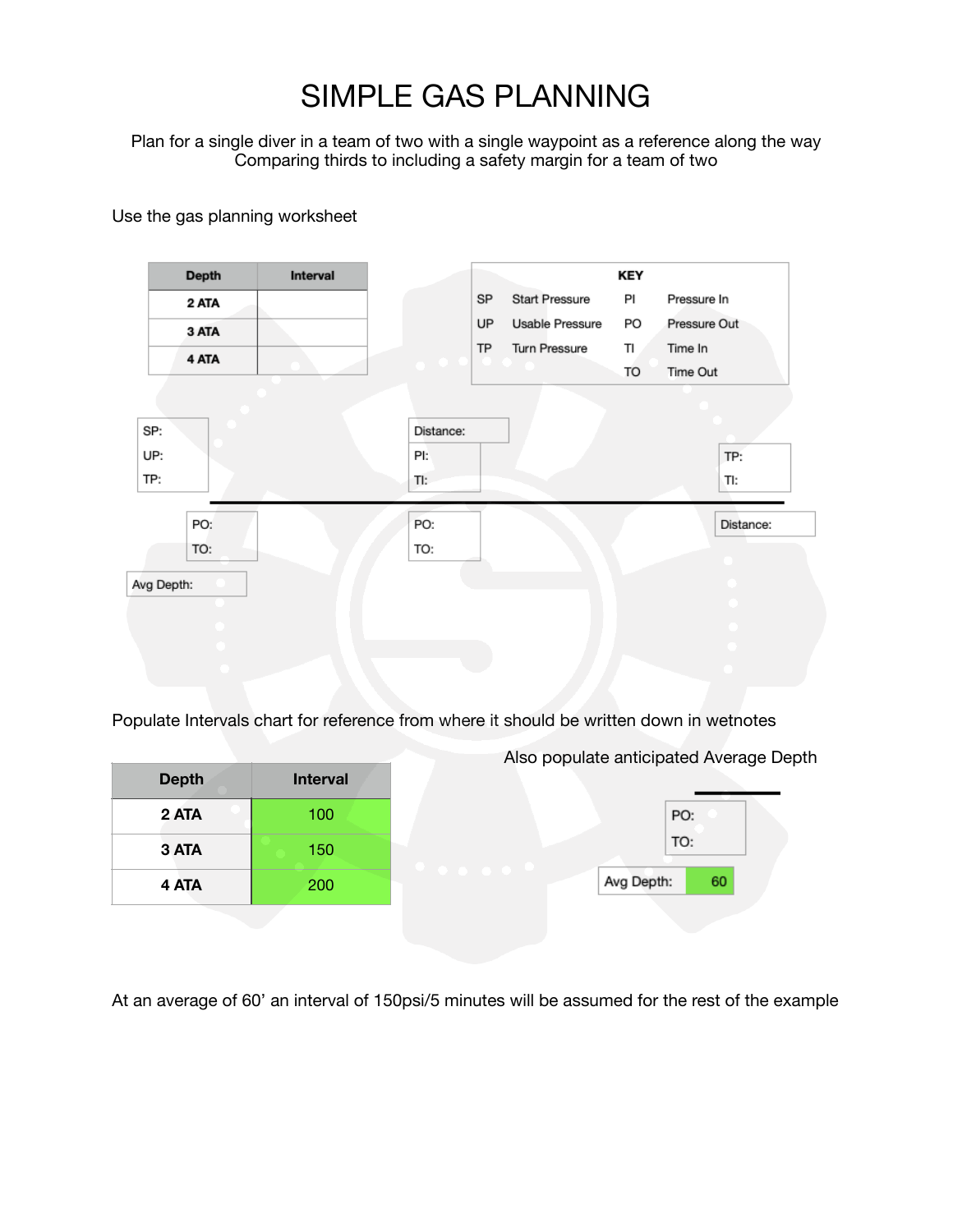## **Normal Dive**

Starting with a full set of AL80s we can populate the SP: 3000 UP is 1/3 = 1000 TP is remainder = 200

| 3000<br>SP:                                                | Distance:                                                                        |           |
|------------------------------------------------------------|----------------------------------------------------------------------------------|-----------|
| 1000<br>UP:                                                | PI:                                                                              | TP:       |
| 2000<br>TP:                                                | TI:                                                                              | TI:       |
| PO:                                                        | PO:                                                                              | Distance: |
| TO:                                                        | TO:                                                                              |           |
|                                                            |                                                                                  |           |
|                                                            |                                                                                  |           |
| 20 minutes into our dive we notice an interesting waypoint |                                                                                  |           |
| $20 X 30 = 500$                                            | Swimming at 30fpm we can calculate our penetration distance to be 500'           |           |
|                                                            |                                                                                  |           |
|                                                            | Distance:<br>500                                                                 |           |
| SP:<br>3000<br>UP:<br>1000                                 | PI:                                                                              | TP:       |
| TP:<br>2000                                                | TI:<br>20                                                                        | TI:       |
|                                                            |                                                                                  |           |
| PO:                                                        | PO:                                                                              | Distance: |
| TO:                                                        | TO:                                                                              |           |
|                                                            |                                                                                  |           |
| It is unsurprising that the gauge reads 2400psi            |                                                                                  |           |
| $4 X 150 = 600$                                            | 20 minutes is 4 five-minute intervals; at 60 feet our interval is 150            |           |
| $3000 - 600 = 2400$                                        |                                                                                  |           |
|                                                            |                                                                                  |           |
|                                                            | Backreferencing we know, from this point, we can exit in 20 minutes using 600psi |           |
|                                                            |                                                                                  |           |
| 3000<br>SP:                                                | Distance:<br>500                                                                 |           |
| UP:<br>1000                                                | PI:<br>2400                                                                      | TP:       |
| TP:<br>2000                                                | 20<br>TI:                                                                        | TI:       |
| PO:                                                        | PO:                                                                              | Distance: |
| TO:                                                        | TO:                                                                              |           |
|                                                            |                                                                                  |           |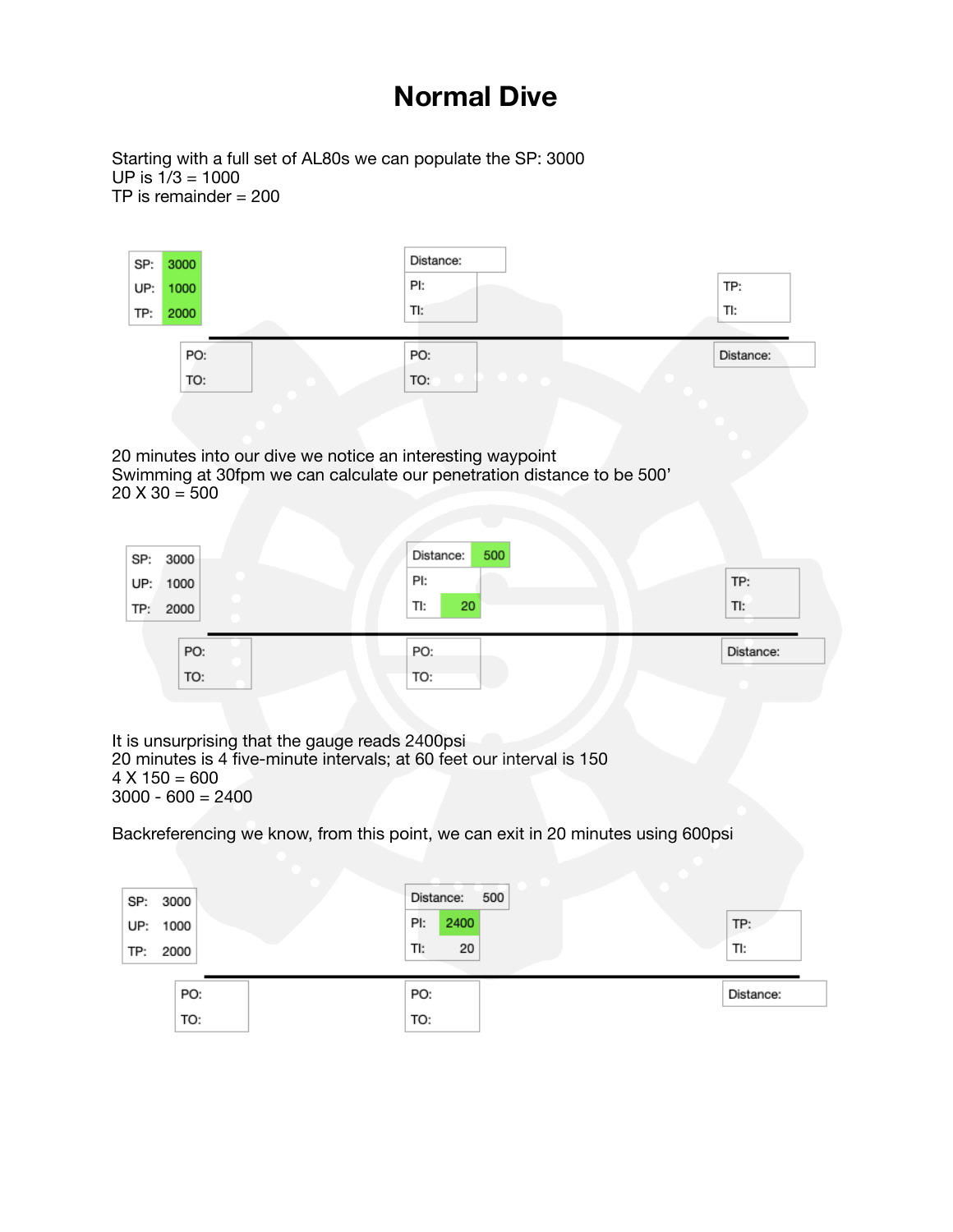With an interval of 150 we can anticipate that we will hit our TP of 2000psi at about minute 33 UP/interval  $X$  5 = TI  $1000/150$  X5 = TI  $6.6$  X 5 = 33.33

From this we can also anticipate a penetration distance of 990 feet 33 minutes X 30fpm = 990'



Both divers in the team hit turn pressure at the same time and thumb the dive.

Assuming all things being equal it should take 13 minutes to return to our waypoint At minute 46 we can anticipate the gauge to read ~1600  $~1$ –45 minutes / 5 minute intervals X interval = pressure used  $45/5$  X 150 = 1400  $3000 - 1400 = 1600$ OR Additional time  $/ 5$  minute intervals X interval = pressure used  $~15$  minutes / 5 X 150 = 450  $2000 - 450 = 1550$ Distance: 500 SP: 3000 PI: 2400 TP: 2000 UP: 1000 TI: 20 TI: 33 2000 TP: PO: PO: 1600 Distance: 990 TO: TO: 46

As we noted before, from this point the swim should take 20 minutes and require 600psi

It stands to reason using 1000psi in, it should take 1000psi to come out And that a 33 minute swim in, creates a 33 minute swim out

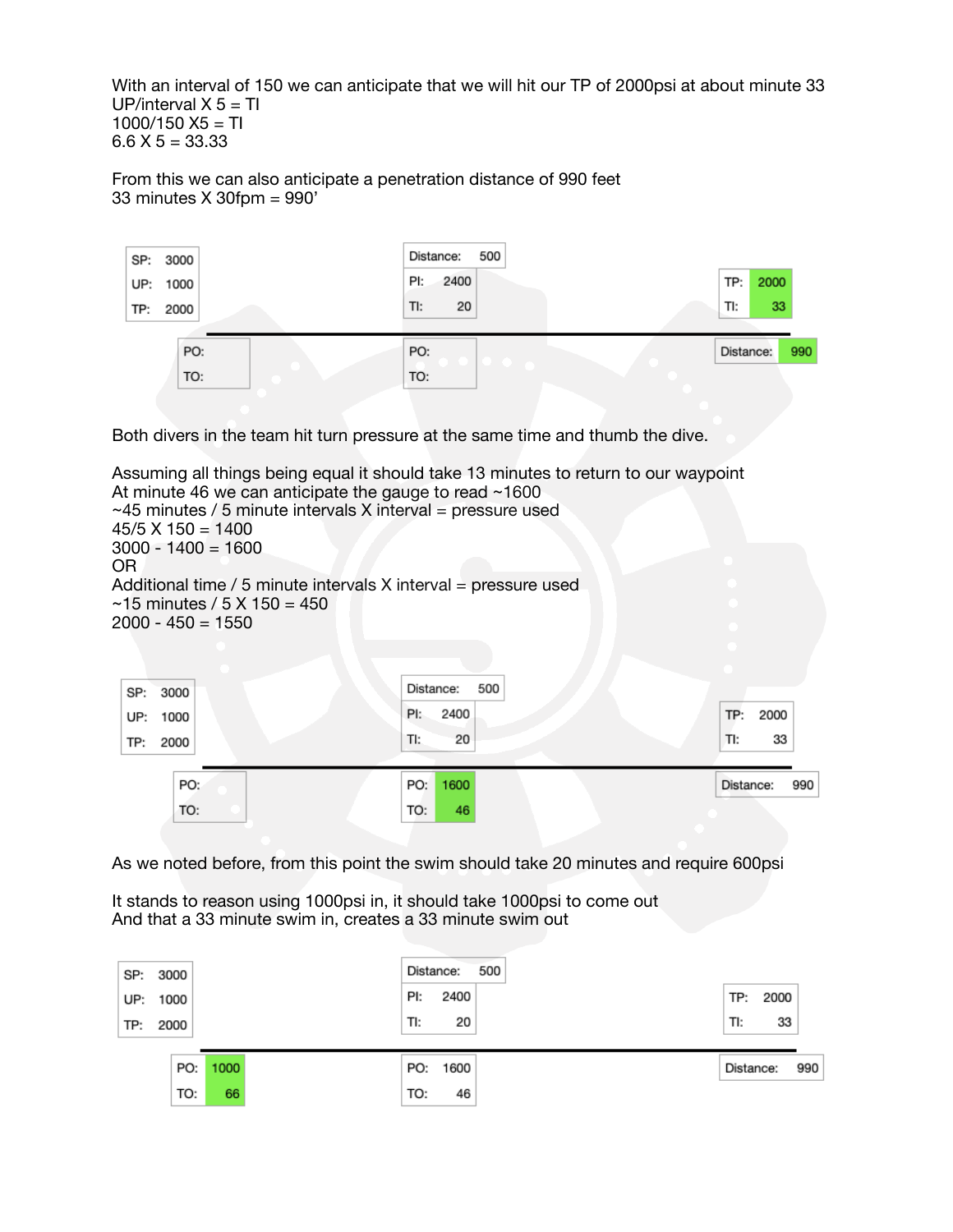And everyone is home safe with plenty of gas in their tanks.

But what if it all goes wrong?

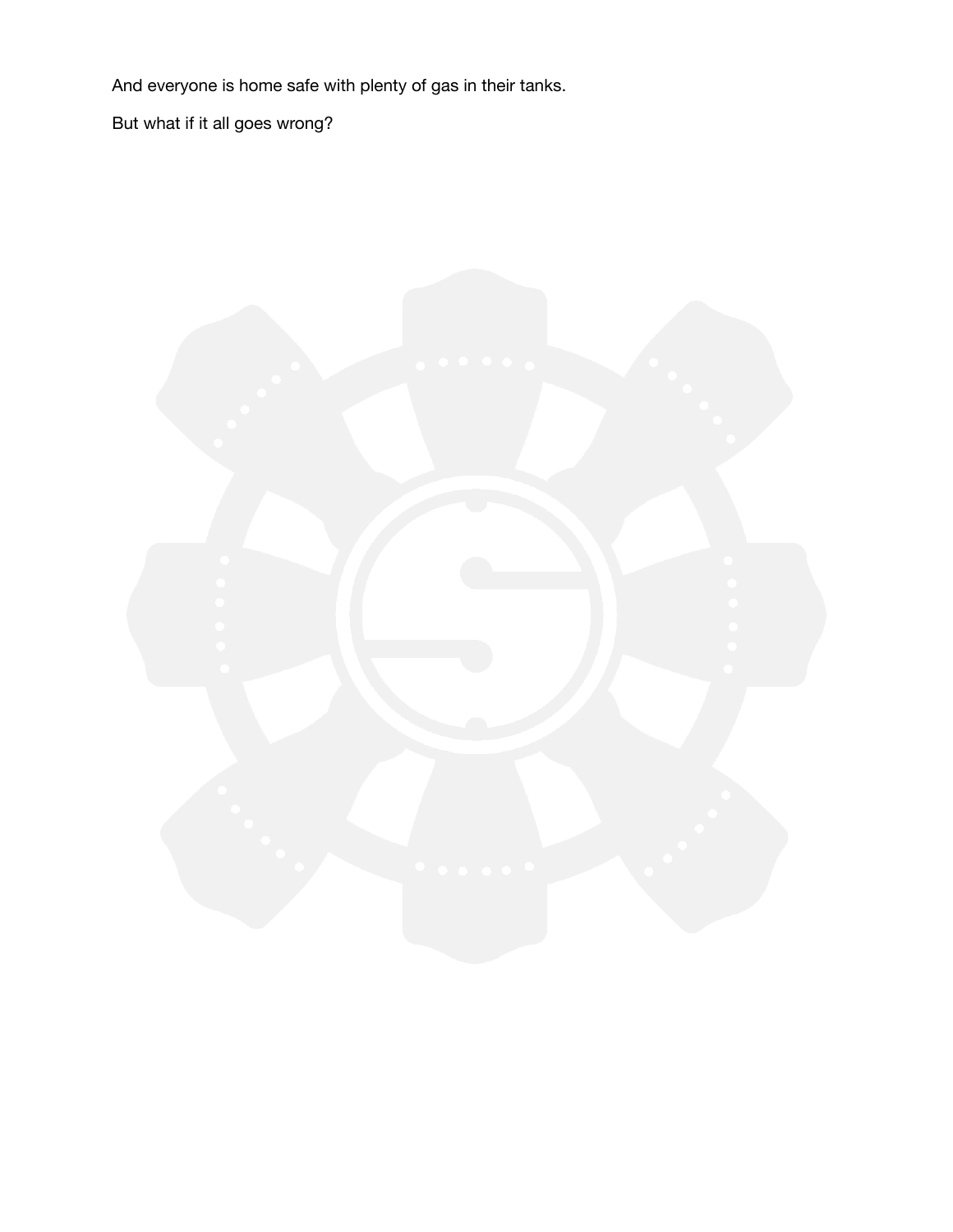## **OOG Emergency**

Returning to the maximum point of penetration….

Our diver's teammate has a catastrophic gas loss and an air share is required to return.

| SP: 3000<br>UP: 1000<br>TP: 2000 | 500<br>Distance:<br>2400<br>PI:<br>TI:<br>20 | 2000<br>TP:<br>33<br>TI: |
|----------------------------------|----------------------------------------------|--------------------------|
| PO:                              | PO:                                          | Distance:                |
| TO:                              | TO:                                          | 990                      |

If both divers have an absolutely matched RMV, it took each 1000 psi (50cf) to get in It will take 100cf (2000psi) to get out

Let's assume our divers are well-practiced in air-sharing and it takes only 1 minute to get the problem sorted and for our divers to get underway…

We get back to the waypoint at minute 47 (1 minute to gas-share then 13 minute swim) 14 minutes / 5 minute intervals X doubled interval for two divers = gas used  $14/5$  X 300 = 840  $2000 - 840 = 1160$ 

| SP: 3000    | Distance:<br>500 |                  |
|-------------|------------------|------------------|
| UP: 1000    | PI:<br>2400      | TP: 2000         |
| 2000<br>TP: | 20<br>TI:        | 33<br>TI:        |
| PO:         | 1160<br>PO:      | 990<br>Distance: |
| TO:         | TO:<br>47        |                  |

Another 20 minutes would find our divers back on the surface at minute 67 However…

34 minute exit / 5 minute intervals X doubled interval for two divers = gas used  $34/5$  X  $300 = 2040$ 

Our divers would need an extra 40psi to gas share all the way home

Meaning they should both drown and die right about at the red X, within sight of the surface

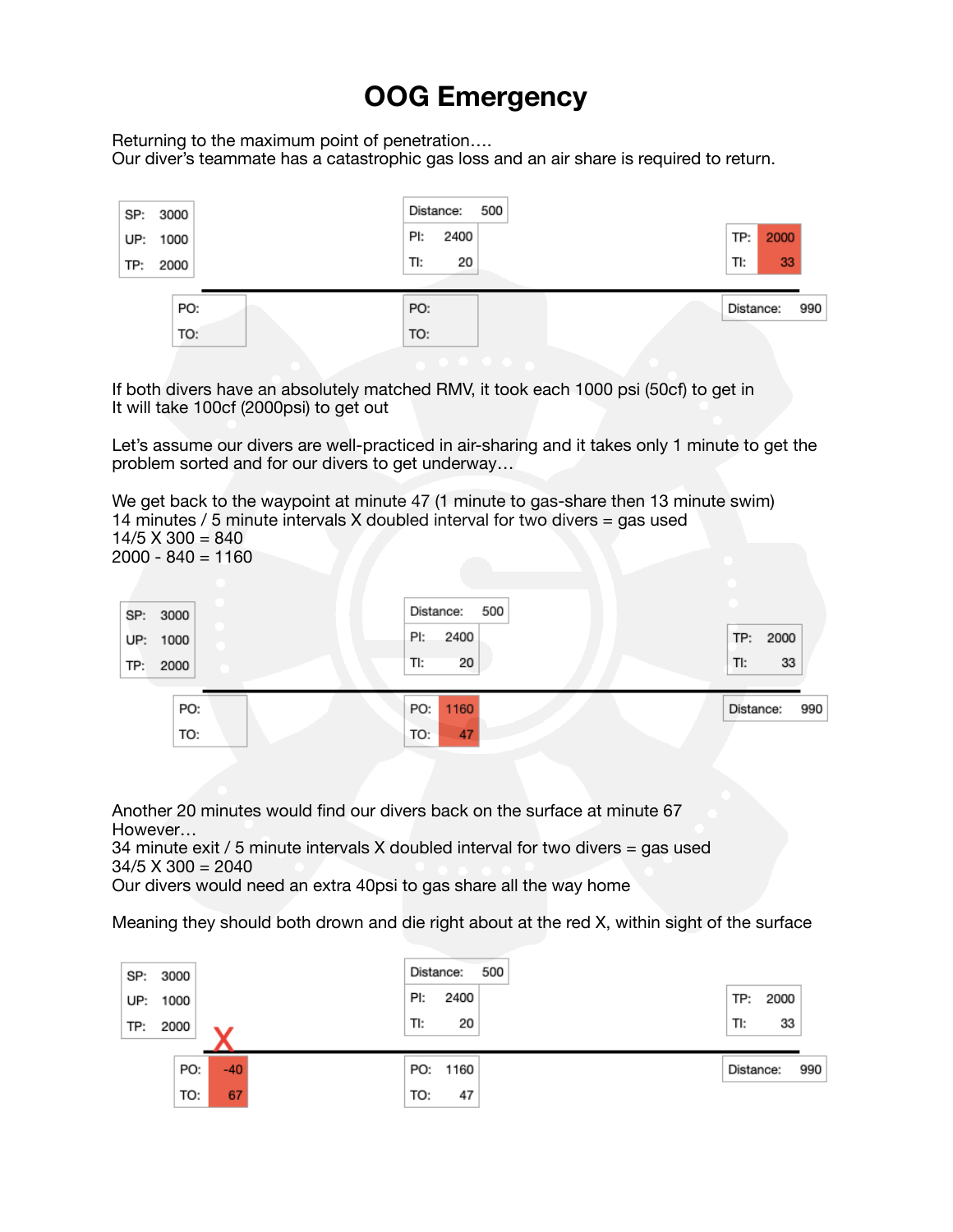## **With Safety Margin**

Instead of a team of two planning to go all the way to thirds our team backs off by 200psi 1000psi usable pressure becomes 800psi usable

| SP: | 3000 | Distance: |           |
|-----|------|-----------|-----------|
| UP: | 800  | PI:       | TP:       |
| TP: | 2200 | TI:       | TI:       |
|     |      |           |           |
|     | PO:  | PO:       | Distance: |
|     | TO:  | TO:       |           |
|     |      |           |           |

The team reaches the same waypoint in the same time; the turn pressure and time are changed With 800psi useable we can anticipate a turn time of 26 minutes UP/interval  $X$  5 = TI  $800/150$  X5 = Tl  $5.3 X 5 = 26.66$ 

Therefore a penetration distance of 780 feet 26 feet X 30fpm = 780'

| SP: 3000<br>UP:<br>800<br>TP: 2200 | Distance:<br>2400<br>PI:<br>20<br>TI: | 500 | TP:<br>TI: | 2200<br>26 |
|------------------------------------|---------------------------------------|-----|------------|------------|
| PO:<br>TO:                         | PO:<br>TO:                            |     | Distance:  | 780        |

By the time we reach our waypoint and exit we should see the following times and pressures

| SP: 3000               |              |    | Distance:<br>PI: | 2400  | 500 | TP:       | 2200 |     |
|------------------------|--------------|----|------------------|-------|-----|-----------|------|-----|
| 800<br>UP:<br>TP: 2200 |              |    | TI:              | 20    |     | TI:       | 26   |     |
|                        | ~1440<br>PO: |    | PO:              | ~2040 |     | Distance: |      | 780 |
|                        | TO:          | 52 | TO:              | 32    |     |           |      |     |

Going to true thirds our divers made it to 990' of penetration and had a 66 minute dive Let's see why we should sacrifice the 200' of cave and the 14 minutes of bottom time